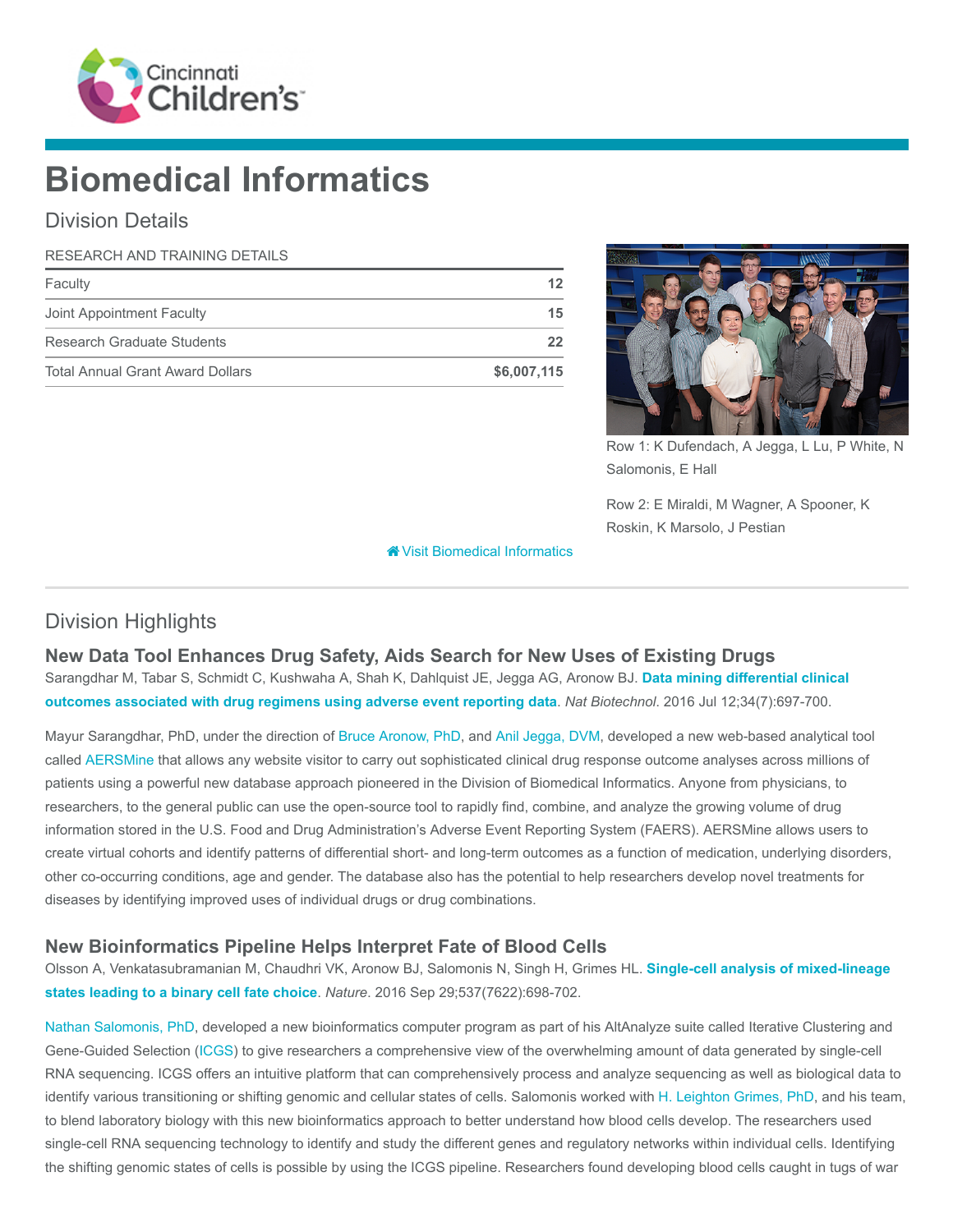between competing gene regulatory networks before finally deciding what type of cell to become. The research offers a foundation for better understanding how blood and immune system disorders develop.

#### Machine Learning Automates Identification of Verbal, Nonverbal Suicidal Behaviors

[Pestian JP, Sorter M, Connolly B, Cohen KB, McCullumsmith C, Gee JT, Morency L-P, Scherer S, Rohlfs L.](https://www.ncbi.nlm.nih.gov/pubmed/27813129) A Machine Learning Approach to Identifying the Thought Markers of Suicidal Subjects: A Prospective Multicenter Trial. Suicide Life Threat Behav. 2017 Feb;47(1):112-121.

[John Pestian, PhD, MBA,](https://www.cincinnatichildrens.org/bio/p/john-pestian) and his team are developing new ways to predict risk of suicide. Suicide is the third leading cause of death among 15-25 year olds. Determining whether or not a patient is suicidal can be a major challenge, and one that was largely unsupported by technology, until now. Pestian and his team have created a new machine learning algorithm that can analyze verbal and nonverbal cues to help identify suicidal individuals. In a study, they used the algorithm to analyze subjects' words and vocal characteristics—such as tone, pauses, and pitch—in order to classify their behavior as suicidal, mentally ill but not suicidal, or neither. Results showed that the machine learning algorithm could classify subjects with up to 93 percent accuracy. The study provides insight into how to use advanced technology as a decision support tool to identify and prevent suicidal behavior.

#### Division Publications

- 1. [Kugathasan S; Denson LA; Walters TD; Kim MO; Marigorta UM; Schirmer M; Mondal K; Liu C; Griffiths A; Noe JD.](https://www.ncbi.nlm.nih.gov/pubmed/28259484) Prediction of complicated disease course for children newly diagnosed with Crohn's disease: a multicentre inception cohort study. The Lancet. 2017; 389:1710-1718.
- 2. [Sarangdhar M; Tabar S; Schmidt C; Kushwaha A; Shah K; Dahlquist JE; Jegga AG; Aronow BJ.](https://www.ncbi.nlm.nih.gov/pubmed/27404875) Data mining differential clinical outcomes associated with drug regimens using adverse event reporting data. Nature Biotechnology. 2016; 34:697-700.
- 3. [Olsson A; Venkatasubramanian M; Chaudhri VK; Aronow BJ; Salomonis N; Singh H; Grimes HL.](https://www.ncbi.nlm.nih.gov/pubmed/27580035) Single-cell analysis of mixedlineage states leading to a binary cell fate choice. Nature. 2016; 537:698-702.
- 4. [Fang J; Bolanos LC; Choi K; Liu X; Christie S; Akunuru S; Kumar R; Wang D; Chen X; Greis KD.](https://www.ncbi.nlm.nih.gov/pubmed/28024152) Ubiquitination of hnRNPA1 by TRAF6 links chronic innate immune signaling with myelodysplasia. Nature Immunology. 2017; 18:236-245.
- 5. Jain AK; Xi Y; McCarthy R; Allton K; Akdemir KC; Patel LR; Aronow B; Lin C; Li W; Yang L. LncPRESS1 Is a p53-Regulated [LncRNA that Safeguards Pluripotency by Disrupting SIRT6-Mediated De-acetylation of Histone H3K56.](https://www.ncbi.nlm.nih.gov/pubmed/27912097) Molecular Cell. 2016; 64:967-981.
- 6. Malek E; Abdel-Malek MAY; Jagannathan S; Vad N; Karns R; Jegga AG; Broyl A; van Duin M; Sonneveld P; Cottini F. [Pharmacogenomics and chemical library screens reveal a novel SCFSKP2 inhibitor that overcomes Bortezomib resistance](https://www.ncbi.nlm.nih.gov/pubmed/27677741) in multiple myeloma. Leukemia. 2017; 31:645-653.
- 7. [Chandrakasan S; Jayavaradhan R; Ernst J; Shrestha A; Loberg A; Dexheimer P; Jordan M; Pang Q; Aronow B; Malik P.](https://www.ncbi.nlm.nih.gov/pubmed/27998889) KIT blockade is sufficient for donor hematopoietic stem cell engraftment in Fanconi anemia mice. Blood. 2017; 129:1048-1052.
- 8. [Hinge A; Xu J; Javier J; Mose E; Kumar S; Kapur R; Srour EF; Malik P; Aronow BJ; Filippi MD.](https://www.ncbi.nlm.nih.gov/pubmed/28176763) p190-B RhoGAP and intracellular cytokine signals balance hematopoietic stem and progenitor cell self-renewal and differentiation. Nature Communications. 2017; 8:14382.
- 9. [Kanisicak O; Khalil H; Ivey MJ; Karch J; Maliken BD; Correll RN; Brody MJ; Lin SCJ; Aronow BJ; Tallquist MD.](https://www.ncbi.nlm.nih.gov/pubmed/27447449) Genetic lineage tracing defines myofibroblast origin and function in the injured heart. Nature Communications. 2016; 7:12260.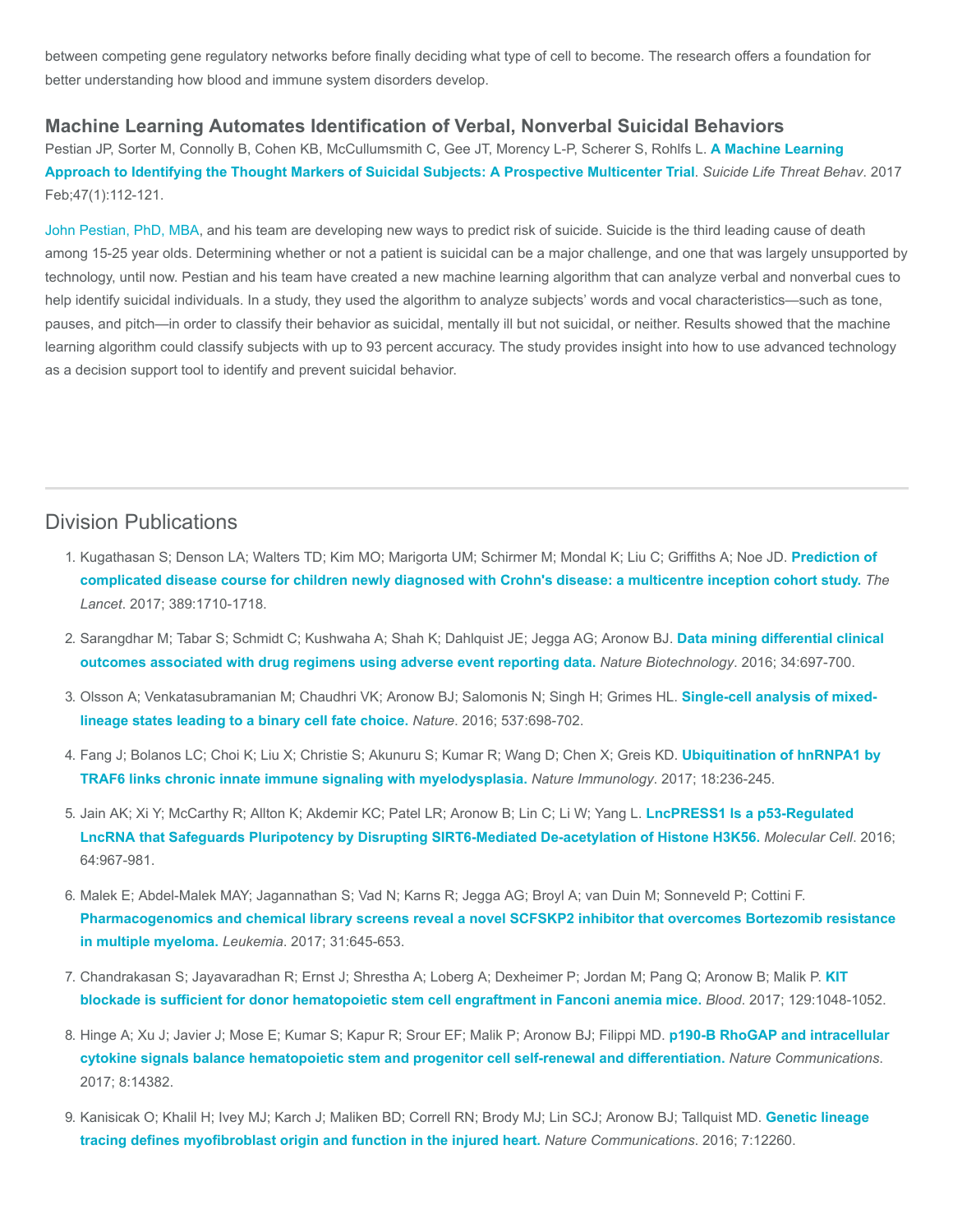- 10. [Glauser TA; Holland K; O'Brien VP; Keddache M; Martin LJ; Clark PO; Cnaan A; Dlugos D; Hirtz DG; Shinnar S.](https://www.ncbi.nlm.nih.gov/pubmed/28165634) Pharmacogenetics of Antiepileptic Drug Efficacy in Childhood Absence Epilepsy. Annals of Neurology. 2017; 81:444-453.
- 11. [Hagedorn PA; Kirkendall ES; Kouril M; Dexheimer JW; Courter J; Minich T; Spooner SA.](https://www.ncbi.nlm.nih.gov/pubmed/28152133) Assessing Frequency and Risk of Weight Entry Errors in Pediatrics. JAMA Pediatrics. 2017; 171:392-393.
- 12. [Bakeer N; James J; Roy S; Wansapura J; Shanmukhappa SK; Lorenz JN; Osinska H; Backer K; Huby AC; Shrestha A.](https://www.ncbi.nlm.nih.gov/pubmed/27503873) Sickle cell anemia mice develop a unique cardiomyopathy with restrictive physiology. Proceedings of the National Academy of Sciences of the United States of America. 2016; 113:E5182-E5191.
- 13. Guo M; Bao EL; Wagner M; Whitsett JA; Xu Y. [SLICE: determining cell differentiation and lineage based on single cell entropy.](https://www.ncbi.nlm.nih.gov/pubmed/27998929) Nucleic Acids Research. 2017; 45:gkw1278.
- 14. [Cnaan A; Shinnar S; Arya R; Adamson PC; Clark PO; Dlugos D; Hirtz DG; Masur D; Glauser TA; Study CAE.](https://www.ncbi.nlm.nih.gov/pubmed/27986874) Second monotherapy in childhood absence epilepsy. Neurology. 2017; 88:182-190.
- 15. [Du Y; Kitzmiller JA; Sridharan A; Perl AK; Bridges JP; Misra RS; Pryhuber GS; Mariani TJ; Bhattacharya S; Guo M.](https://www.ncbi.nlm.nih.gov/pubmed/28070014) Lung Gene Expression Analysis (LGEA): an integrative web portal for comprehensive gene expression data analysis in lung development. Thorax. 2017; 72:481-484.
- 16. Verma SS; Cooke Bailey JN; Lucas A; Bradford Y; Linneman JG; Hauser MA; Pasquale LR; Peissig PL; Brilliant MH; McCarty CA. [Epistatic Gene-Based Interaction Analyses for Glaucoma in eMERGE and NEIGHBOR Consortium.](https://www.ncbi.nlm.nih.gov/pubmed/27623284) PLoS genetics. 2016; 12:e1006186.
- 17. [Salomonis N; Dexheimer PJ; Omberg L; Schroll R; Bush S; Huo J; Schriml L; Sui SH; Keddache M; Mayhew C.](https://www.ncbi.nlm.nih.gov/pubmed/27293150) Integrated Genomic Analysis of Diverse Induced Pluripotent Stem Cells from the Progenitor Cell Biology Consortium. Stem Cell Reports. 2016; 7:110-125.
- 18. [Swertfeger DK; Li H; Rebholz S; Zhu X; Shah AS; Davidson WS; Lu LJ.](https://www.ncbi.nlm.nih.gov/pubmed/28223350) Mapping Atheroprotective Functions and Related Proteins/Lipoproteins in Size Fractionated Human Plasma. Molecular and Cellular Proteomics. 2017; 16:680-693.
- 19. [Smith EA; Gole B; Willis NA; Soria R; Starnes LM; Krumpelbeck EF; Jegga AG; Ali AM; Guo H; Meetei AR.](https://www.ncbi.nlm.nih.gov/pubmed/28317934) DEK is required for homologous recombination repair of DNA breaks. Scientific Reports. 2017; 7:44662-44662.
- 20. Rindler TN; Hinton RB; Salomonis N; Ware SM. [Molecular Characterization of Pediatric Restrictive Cardiomyopathy from](https://www.ncbi.nlm.nih.gov/pubmed/28098235) Integrative Genomics. Scientific Reports. 2017; 7:39276-39276.
- 21. Bian F; Gao F; Kartashov AV; Jegga AG; Barski A; Das SK. [Polycomb repressive complex 1 controls uterine decidualization.](https://www.ncbi.nlm.nih.gov/pubmed/27181215) Scientific Reports. 2016; 6:26061.
- 22. [Lynch TL; Ismahil MA; Jegga AG; Zilliox MJ; Troidl C; Prabhu SD; Sadayappan S.](https://www.ncbi.nlm.nih.gov/pubmed/27955979) Cardiac inflammation in genetic dilated cardiomyopathy caused by MYBPC3 mutation. Journal of Molecular and Cellular Cardiology. 2017; 102:83-93.
- 23. Ma J; He F; Xie G; Deng WM. [Maternal AP determinants in the Drosophila oocyte and embryo.](https://www.ncbi.nlm.nih.gov/pubmed/27253156) Wiley Interdisciplinary Reviews: Developmental Biology. 2016; 5:562-581.
- 24. [Gordon SM; Li H; Zhu X; Tso P; Reardon CA; Shah AS; Lu LJ; Davidson WS.](https://www.ncbi.nlm.nih.gov/pubmed/27385375) Impact of genetic deletion of platform apolipoproteins on the size distribution of the murine lipoproteome. Journal of Proteomics. 2016; 146:184-194.
- 25. Sigdel TK; Bestard O; Salomonis N; Hsieh SC; Torras J; Naesens M; Tran TQ; Roedder S; Sarwal MM. Intragraft Antiviral-Specific [Gene Expression as a Distinctive Transcriptional Signature for Studies in Polyomavirus-Associated Nephropathy.](https://www.ncbi.nlm.nih.gov/pubmed/27140517) Transplantation. 2016; 100:2062-2070.

Grants, Contracts, and Industry Agreements

Annual Grant Award Dollars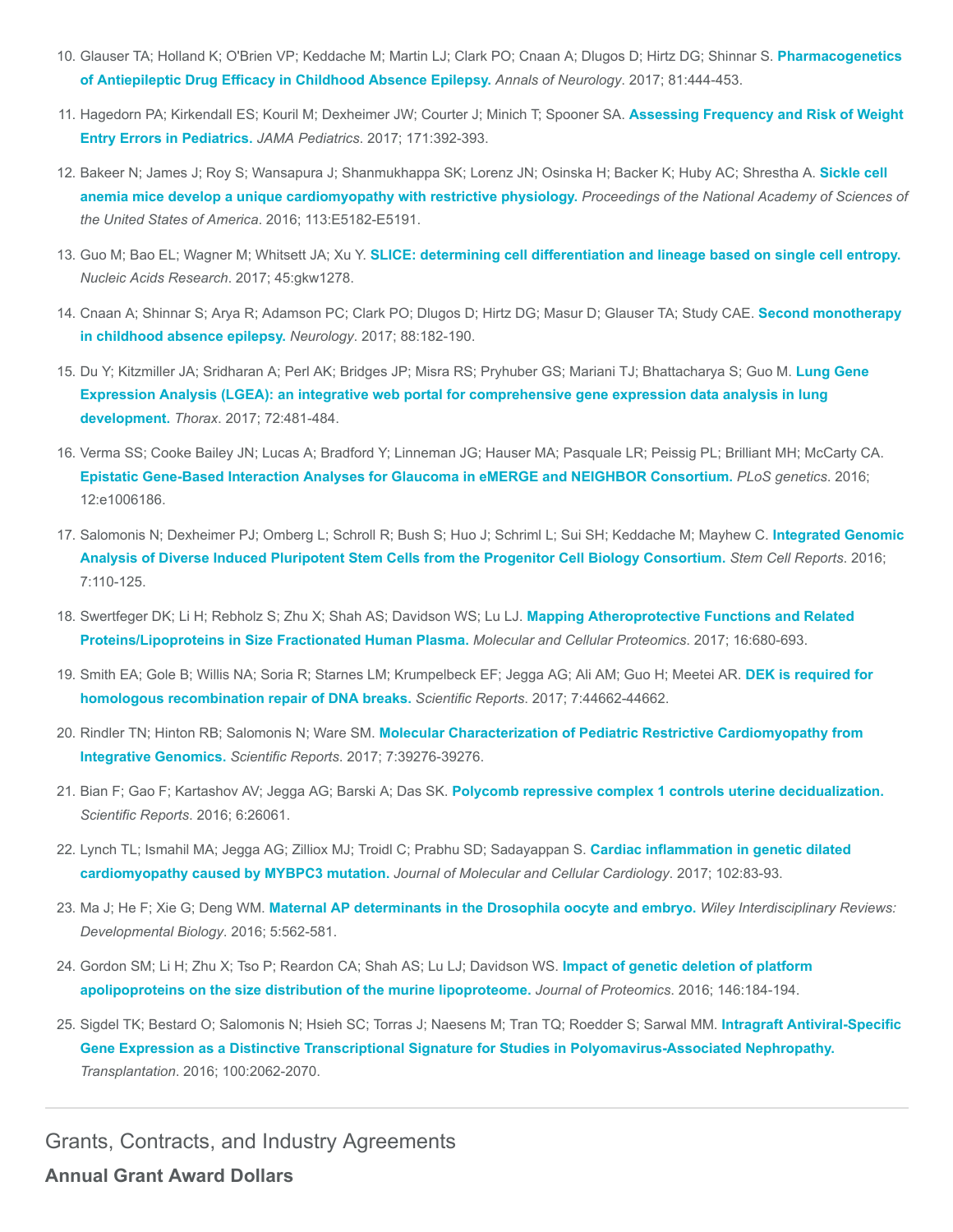| Investigator          | Title                                                                                                                                                                | Sponsor                                                                              | ID                   | <b>Dates</b>                       | <b>Amount</b> |
|-----------------------|----------------------------------------------------------------------------------------------------------------------------------------------------------------------|--------------------------------------------------------------------------------------|----------------------|------------------------------------|---------------|
| Bruce Aronow, PhD     | Multimodal Analysis of<br>High-risk Psychosis<br>Mutations in Induced<br><b>Neuronal Cells</b>                                                                       | National Institutes of<br>Health (Stanford<br>University)                            | U19 MH104172         | 09/09/2014<br>07/31/2019           | \$206,550     |
| Bruce Aronow, PhD     | RNA Deep Sequencing<br>and Metabolomic Profiling<br>of Microgravity-Induced<br>Regulation of the Host-<br>Pathogen Interaction: An<br>Integrated Systems<br>Approach | <b>National Aeronautics</b><br>and Space Admin<br>(Arizona Board of<br>Regents)      | NNX13AM01G           | 07/01/2013 \$21,218<br>06/30/2017  |               |
| Michal Kouril, PhD    | Data Coordination and<br>Integration Center for<br>LINCS-BD2K                                                                                                        | National Institutes of<br>Health (Mount Sinai<br>Hospital)                           | U54 HL127624         | 09/29/2014<br>04/30/2019           | \$27,180      |
| Peter S. White        | <b>NBSTRN: Newborn</b><br><b>Screening Translational</b><br><b>Research Network</b>                                                                                  | National Institutes of<br>Health (American<br>College of Medical<br>Genetics Fdn)    | HHSN275201300011C:00 | 06/01/2014 \$594,137<br>09/25/2018 |               |
| Nathan Salomonis, PhD | Identifying Therapeutic<br>Targets for RNA Splicing-<br>Related Cardiomyopathy                                                                                       | National Institutes of<br>Health (The J. David<br>Gladstone Institute)               | R01 HL130533         | 12/14/2015 \$156,886<br>11/30/2019 |               |
| Bruce Aronow, PhD     | Cell-of-Origin Effects on<br>Development of Colon<br>Cancer                                                                                                          | National Institutes of<br>Health (Vanderbilt<br><b>University Medical</b><br>Center) | R01 CA151566         | 05/10/2016 \$46,800<br>04/30/2017  |               |
| Keith Marsolo, PhD    | <b>MEDTAPP Neonatal</b><br>Abstinence Syndrome<br>(NAS) - State - Renewal 1                                                                                          | Ohio Department of<br>Medicaid (ODM) (Ohio<br>State University)                      | G-1617-05-0003       | 07/01/2015 \$6,015<br>06/30/2018   |               |
| Keith Marsolo, PhD    | <b>MEDTAPP Neonatal</b><br>Abstinence Syndrome<br>(NAS) - Federal - Renewal<br>1                                                                                     | Ohio Department of<br>Medicaid (ODM) (Ohio<br>State University)                      | ODM201636            | 07/01/2015 \$13,980<br>06/30/2018  |               |
| Keith Marsolo, PhD    | Implementation of the<br><b>BEACON Federal Quality</b><br>Improvement Data<br>Infrastructure - Renewal 1                                                             | Ohio Depart of Jobs and G-1617-05-0003<br>Family Services (Ohio<br>State University) |                      | 07/01/2015 \$257,168<br>06/30/2018 |               |
| Keith Marsolo, PhD    | Implementation of the<br><b>BEACON State Quality</b><br>Improvement Data<br>Infrustructure - Renewal 1                                                               | Ohio Department of<br>Health (Ohio State<br>University)                              | G-1617-05-0003       | 09/05/2015 \$147,819<br>06/30/2018 |               |
| Anil Goud Jegga, DVM  | Discovery and<br>Characterization of                                                                                                                                 | National Institutes of<br>Health                                                     | R21 HL135368         | 01/01/2017 \$117,000               |               |